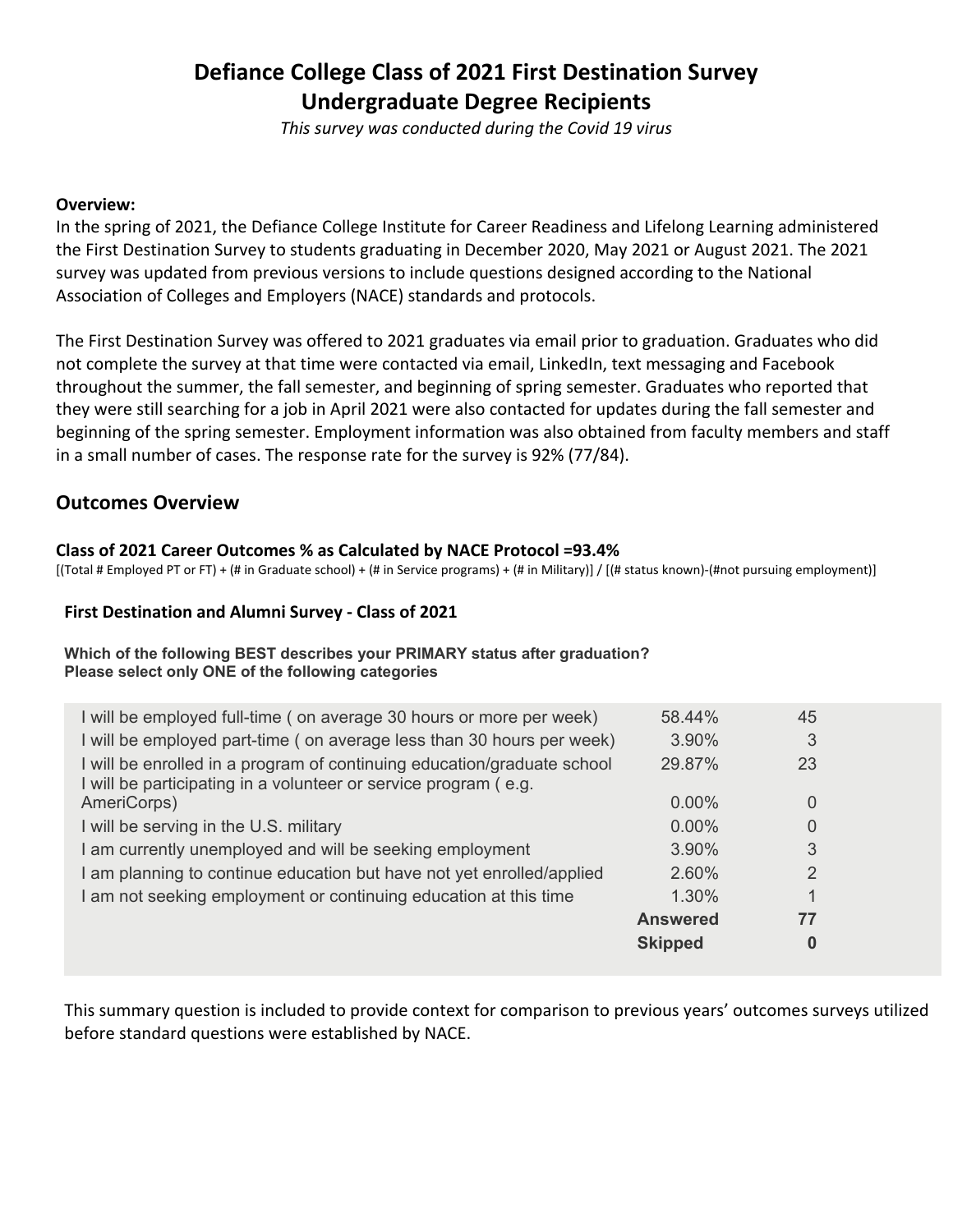# **First Destination and Alumni Survey ‐ Class of 2021**

| <b>Answer Choices</b>                               | Responses       |                |
|-----------------------------------------------------|-----------------|----------------|
| Employed as an entrepreneur                         | 4.17%           | $\mathcal{P}$  |
| Employed in a temporary/contract work assignment    | 8.33%           | $\overline{4}$ |
| <b>Employed freelance</b>                           | $0.00\%$        | $\Omega$       |
| Employed in a postgraduate internship or fellowship | 4.17%           | $\mathcal{P}$  |
| Employed in all other work categories               | 83.33%          | 40             |
| Check all that apply                                |                 | $\Omega$       |
|                                                     | <b>Answered</b> | 48             |
|                                                     | <b>Skipped</b>  | 29             |

| <b>Answer Choices</b>                                                                                                                                           | Responses       |                |
|-----------------------------------------------------------------------------------------------------------------------------------------------------------------|-----------------|----------------|
| A college degree is required and the position is related to my field of<br>study.                                                                               | 69.39%          | -34            |
| A college degree is required but the position is not related to my field<br>of study.<br>A college degree is not required for this job, but my degree helped me | $8.16\%$        | $\overline{4}$ |
| to get it.                                                                                                                                                      | $10.20\%$       | 5              |
| Having a college degree made no difference in getting this job.                                                                                                 | 12.24%          | 6              |
|                                                                                                                                                                 | <b>Answered</b> | 49             |
|                                                                                                                                                                 | <b>Skipped</b>  | 28             |

# **A sampling of employers who hired 2021 graduates includes:**

| <b>Cleveland Clinic</b>         | Konecranes                                         | Montpelier Exempted Village Schools   |
|---------------------------------|----------------------------------------------------|---------------------------------------|
| Defiance County Adult Probation | <b>RFS Behavioral Health</b>                       | Van Wert Health                       |
|                                 |                                                    | Anthony Wayne Community YMCA          |
| Pfizer                          | Defiance College                                   |                                       |
| <b>Muncie Police Department</b> | <b>Community Hospitals and Wellness</b><br>Centers | Old Fort High School                  |
| Olentangy Berlin High School    | Northeastern Local School District-<br>Tinora      | <b>Desroches Partners</b>             |
| Hearth & Home Technologies      | Center for Children and Family<br>Advocacy (CCFA)  | Olentangy Berlin High School          |
| First Insurance                 | <b>APTUS Business Services</b>                     | <b>Williams County Public Library</b> |
| Directions Credit Union         | <b>State Farm</b>                                  | <b>Gokoh Corporation</b>              |
| Fitness on the Go               | State Bank and Trust Company                       | ProMedica Defiance Regional Hospital  |
| Sauder Woodworking Co           | Mercy St. Vincent's Hospital                       | <b>Pro-Pak Industries</b>             |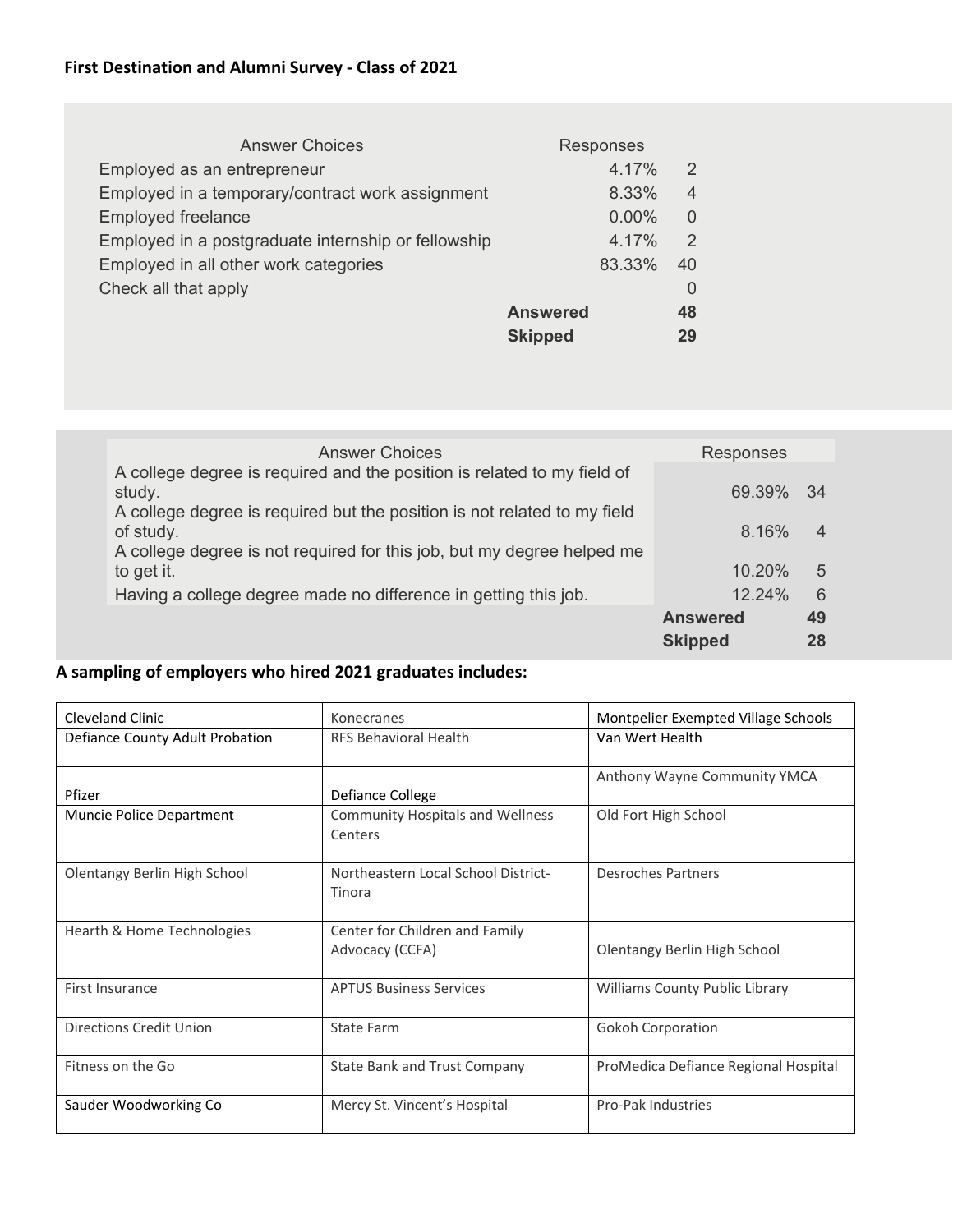## **Graduate and Professional Studies**

Twenty‐three survey respondents who received bachelors' degrees from Defiance College in 2021 have enrolled in Graduate/Professional School within the first year of graduation. These students represent 30% of the class for which outcomes are known. Additionally, 43% of respondents indicated they are "Very likely" or "Somewhat likely" to enroll in graduate/professional school during their lifetime (23/33).

#### **2021 graduates are attending the following institutions:**

|                                   | <b>Heidelberg University</b> |
|-----------------------------------|------------------------------|
| <b>Tennessee State University</b> |                              |
|                                   | <b>Otterbein University</b>  |
| The Ohio State University         |                              |
| <b>Belmont University</b>         | <b>Walsh University</b>      |
| Defiance College                  | Florida A&M University       |
| <b>Liberty University</b>         | Concordia of Chicago         |
| University of Toledo              |                              |

## **Experiential Learning**

### **First Destination and Alumni Survey ‐ Class of 2021**

**Did you participate in any sort of experiential learning/education (e.g. internship, study abroad, etc.) while at Defiance College?** 

|                          | <b>Answered</b><br><b>Skipped</b> | 56<br>21 |
|--------------------------|-----------------------------------|----------|
| No                       | 10.71%                            | 6        |
| Yes                      | 89.29%                            | 50       |
| Answer<br><b>Choices</b> | <b>Responses</b>                  |          |

## **Satisfaction with Defiance College Education**

#### **First Destination and Alumni Survey ‐ Class of 2021**

### **Overall, how satisfied are you with your Defiance College education?**

| <b>Answer Choices</b>              | Responses       |               |
|------------------------------------|-----------------|---------------|
| Very satisfied                     | 58.93%          | 33            |
| Somewhat satisfied                 | 30.36%          | 17            |
| Neither satisfied nor dissatisfied | 3.57%           | $\mathcal{P}$ |
| Somewhat dissatisfied              | 7.14%           | 4             |
| Very dissatisfied                  | 0.00%           |               |
|                                    | <b>Answered</b> | 56            |
|                                    | <b>Skipped</b>  | 21            |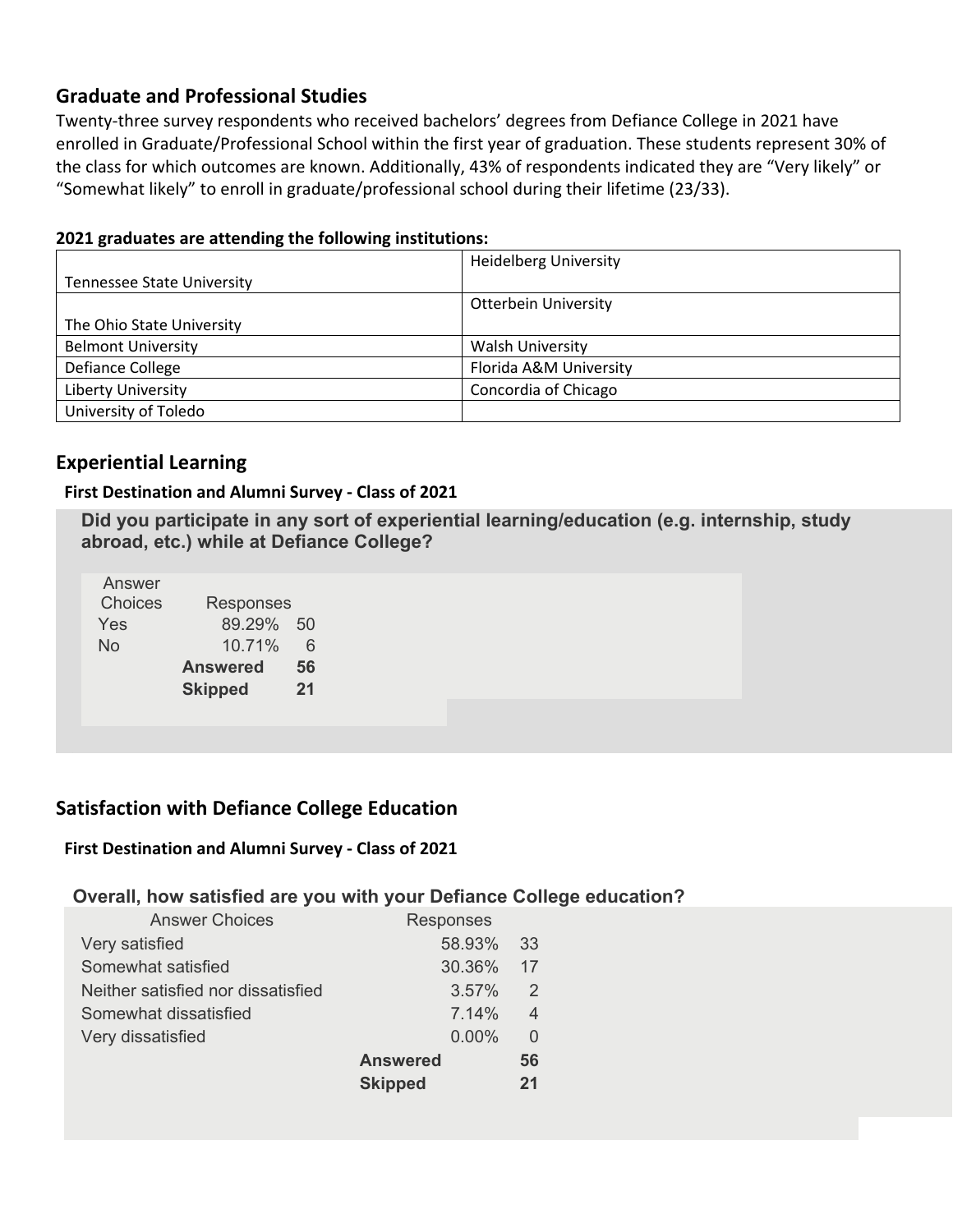### **First Destination and Alumni Survey – Class of 2021**

| How valuable was your experiential activity in developing your related skills, knowledge and abilities in the following areas. |               |  |   |                |                                                 |                |                         |  |
|--------------------------------------------------------------------------------------------------------------------------------|---------------|--|---|----------------|-------------------------------------------------|----------------|-------------------------|--|
|                                                                                                                                | lot valuabl 2 |  | 3 | $\overline{4}$ | remely valua                                    | Total          | <b>Weighted Average</b> |  |
| <b>Communication skills</b>                                                                                                    |               |  |   |                | $0.00\%$ 0 0.00% 0 13.21% 7 26.42% 14 60.38% 32 | 53             | 4.47                    |  |
| Interpersonal skills                                                                                                           |               |  |   |                | 0.00% 0 0.00% 0 13.21% 7 22.64% 12 64.15% 34    | 53             | 4.51                    |  |
| <b>Problem Solving Skills</b>                                                                                                  |               |  |   |                | 0.00% 0 1.89% 1 15.09% 8 30.19% 16 52.83% 28    | 53             | 4.34                    |  |
| Technical or Job Content skills 3.85% 2 1.92% 1 19.23% 10 19.23% 10 55.77% 29                                                  |               |  |   |                |                                                 | 52             | 4.21                    |  |
| Leadership skills                                                                                                              |               |  |   |                | 1.89% 1 1.89% 1 11.32% 6 28.30% 15 56.60% 30    | 53             | 4.36                    |  |
| Teamwork skills                                                                                                                |               |  |   |                | $0.00\%$ 0 3.77% 2 3.77% 2 24.53% 13 67.92% 36  | 53             | 4.57                    |  |
| Organizational skills                                                                                                          |               |  |   |                | 1.89% 1 0.00% 0 11.32% 6 28.30% 15 58.49% 31    | 53             | 4.42                    |  |
| Self-confidence                                                                                                                |               |  |   |                | 0.00% 0 1.89% 1 20.75% 11 24.53% 13 52.83% 28   | 53             | 4.28                    |  |
| Motivation/Initiative                                                                                                          |               |  |   |                | 5.66% 3 0.00% 0 16.98% 9 26.42% 14 50.94% 27    | 53             | 4.17                    |  |
| Analytical skills                                                                                                              |               |  |   |                | 1.89% 1 3.77% 2 18.87% 10 26.42% 14 49.06% 26   | 53             | 4.17                    |  |
| <b>Self Awareness</b>                                                                                                          |               |  |   |                | 1.89% 1 1.89% 1 11.32% 6 24.53% 13 60.38% 32    | 53             | 4.4                     |  |
|                                                                                                                                |               |  |   |                |                                                 | Answered       | 53                      |  |
|                                                                                                                                |               |  |   |                |                                                 | <b>Skipped</b> | 24                      |  |

### **First time competency results added to report.**

| Please indicate the experiential<br>activities you participated in at<br><b>Defiance College and how</b><br>valuable they were to you. If you<br>did not participate in an activity,<br>please choose N/A |                           |             |                   |                                    |                                                       |                     |   |                |                  |
|-----------------------------------------------------------------------------------------------------------------------------------------------------------------------------------------------------------|---------------------------|-------------|-------------------|------------------------------------|-------------------------------------------------------|---------------------|---|----------------|------------------|
|                                                                                                                                                                                                           | N/A                       | lot Valuabl | 3                 | 4                                  | 5                                                     | remely Valua        |   | Total          | Weighted Average |
| Community service                                                                                                                                                                                         | 33.33% 16 2.08% 1 2.08% 1 |             |                   |                                    | 6.25% 3 14.58% 7 41.67% 20                            |                     |   | 48             | 3.92             |
| <b>Internship</b>                                                                                                                                                                                         | 12.96%                    |             | 7 0.00% 0 0.00% 0 |                                    | 7.41% 4 11.11% 6 68.52% 37                            |                     |   | 54             | 5.09             |
| <b>Job Shadowing</b>                                                                                                                                                                                      | 42.55% 20 0.00% 0 0.00% 0 |             |                   |                                    | 4.26% 2 12.77% 6 40.43% 19                            |                     |   | 47             | 3.66             |
| McMaster Scholar                                                                                                                                                                                          | 78.26% 36 0.00% 0 2.17% 1 |             |                   |                                    | 2.17% 1 4.35% 2 13.04%                                |                     | 6 | 46             | 1.93             |
| <b>Mock Interviews</b>                                                                                                                                                                                    | 42.55% 20 2.13% 1 0.00% 0 |             |                   |                                    | 6.38% 3 10.64% 5 38.30% 18                            |                     |   | 47             | 3.55             |
| Part-time job (Not Work Study)                                                                                                                                                                            |                           |             |                   |                                    | 39.58% 19 0.00% 0 4.17% 2 10.42% 5 10.42% 5 35.42% 17 |                     |   | 48             | 3.58             |
| <b>Practicum/Field Placement</b>                                                                                                                                                                          |                           |             |                   |                                    | 63.83% 30 0.00% 0 0.00% 0 2.13% 1 6.38% 3 27.66% 13   |                     |   | 47             | 2.7              |
| Research outside of Defiance College                                                                                                                                                                      |                           |             |                   | 84.44% 38 0.00% 0 0.00% 0 4.44% 2  |                                                       | $0.00\%$ 0 11.11% 5 |   | 45             | 1.69             |
| Research with Defiance College Faculty 65.22% 30 0.00% 0 0.00% 0                                                                                                                                          |                           |             |                   | $2.17\%$ 1                         |                                                       | 8.70% 4 23.91% 11   |   | 46             | 2.61             |
| <b>Field Experience</b>                                                                                                                                                                                   |                           |             |                   |                                    | 38.30% 18 0.00% 0 0.00% 0 10.64% 5 10.64% 5 40.43% 19 |                     |   | 47             | 3.77             |
| Summer job (not related to studies)                                                                                                                                                                       |                           |             |                   | 39.58% 19 2.08% 1 2.08% 1 14.58% 7 |                                                       | 4.17% 2 37.50% 18   |   | 48             | 3.54             |
| Summer job (related to studies)                                                                                                                                                                           | 73.33% 33 0.00% 0 4.44% 2 |             |                   | 8.89% 4                            |                                                       | $0.00\%$ 0 13.33%   | 6 | 45             | 2.02             |
| <b>Work Study</b>                                                                                                                                                                                         | 53.19% 25 0.00% 0 4.26% 2 |             |                   |                                    | 6.38% 3 10.64% 5 25.53% 12                            |                     |   | 47             | 2.98             |
| Project 701                                                                                                                                                                                               | 71.11% 32 0.00% 0 6.67% 3 |             |                   | $6.67\%$ 3                         |                                                       | $0.00\%$ 0 15.56%   |   | 45             | 2.11             |
|                                                                                                                                                                                                           |                           |             |                   |                                    |                                                       |                     |   | Answered       | 55               |
|                                                                                                                                                                                                           |                           |             |                   |                                    |                                                       |                     |   | <b>Skipped</b> | 22               |

## First Destination and Alumni Survey ‐ Class of 2021

| If you had the choice, would you choose the same major<br>again? |                 |    |
|------------------------------------------------------------------|-----------------|----|
| <b>Answer Choices</b>                                            | Responses       |    |
| Yes                                                              | 89.29%          | 50 |
| <b>No</b>                                                        | 10.71%          | 6  |
| If No, please explain:                                           |                 | 6  |
|                                                                  | <b>Answered</b> | 56 |
|                                                                  | <b>Skipped</b>  | 21 |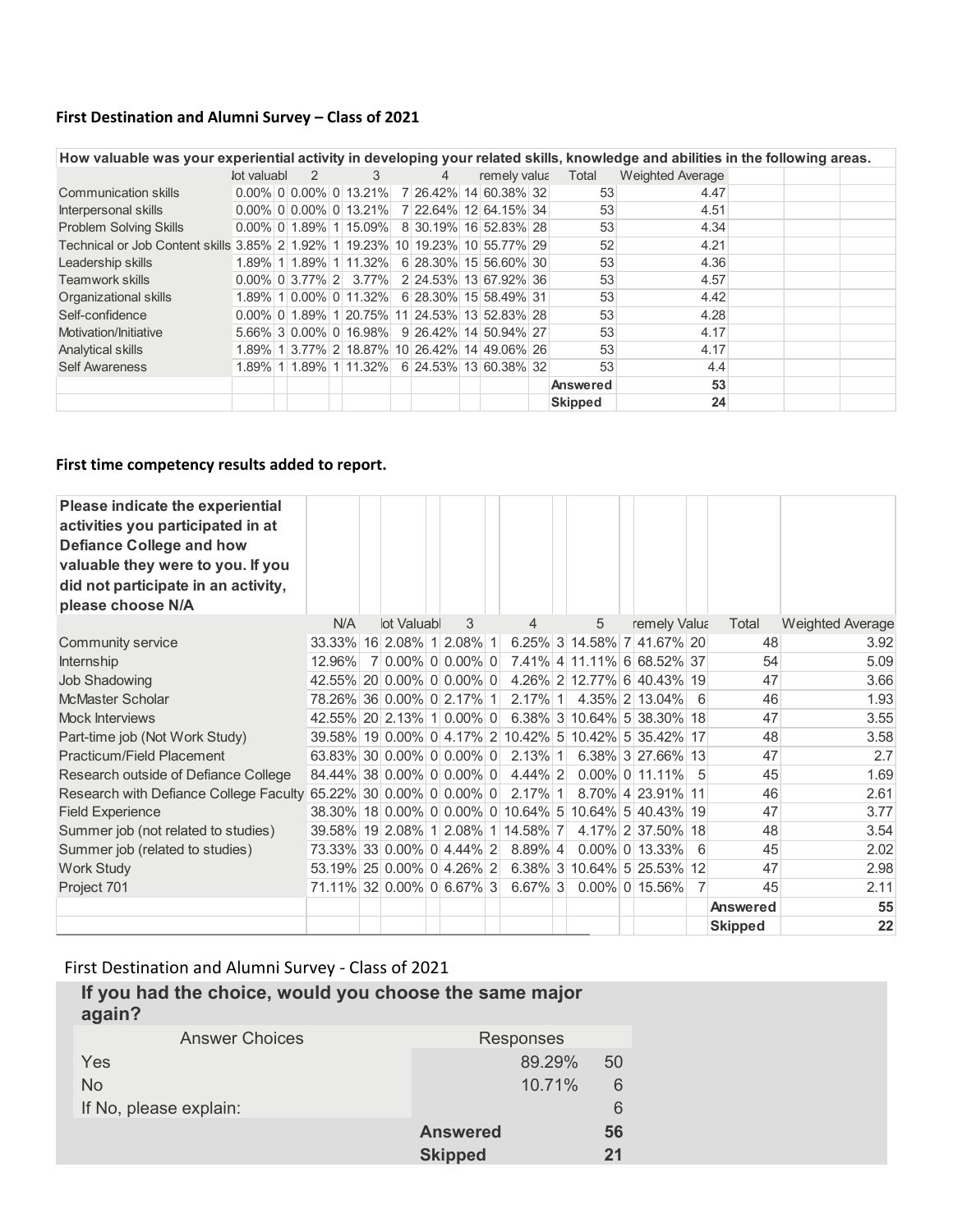# **Survey respondents by major**

# **First Destination and Alumni Survey ‐ Class of 2021**

# **Major (check all that apply):**

| <b>Answer Choices</b>                                                                | Responses |                |
|--------------------------------------------------------------------------------------|-----------|----------------|
| Accounting                                                                           | 8.00%     | 6              |
| Art                                                                                  | 0.00%     | $\overline{0}$ |
| <b>Arts and Humanities</b>                                                           | $0.00\%$  | $\overline{0}$ |
| <b>Biology</b>                                                                       | 4.00%     | $\sqrt{3}$     |
| <b>Business Administration</b>                                                       | 13.33%    | 10             |
| <b>Clinical Laboratory Science</b>                                                   | 0.00%     | $\overline{0}$ |
| <b>Computer Science</b>                                                              | 0.00%     | $\overline{0}$ |
| <b>Criminal Justice</b>                                                              | 8.00%     | 6              |
| 2-D Design                                                                           | 5.33%     | 4              |
| <b>Digital Forensic Science</b>                                                      | 2.67%     | $\overline{2}$ |
| <b>Early Childhood Education</b>                                                     | 4.00%     | $\sqrt{3}$     |
| English                                                                              | $0.00\%$  | $\mathbf 0$    |
| <b>Environmental Science</b>                                                         | $0.00\%$  | $\mathbf 0$    |
| <b>Exercise Science</b>                                                              | 9.33%     | 7              |
| <b>Forensic Science</b>                                                              | 1.33%     | 1              |
| <b>Graphic Design</b>                                                                | $0.00\%$  | $\mathbf 0$    |
| <b>Health Education</b>                                                              | $0.00\%$  | $\overline{0}$ |
| <b>History</b>                                                                       | 2.67%     | $\overline{2}$ |
| <b>Integrated Language Arts</b>                                                      | 0.00%     | $\overline{0}$ |
| <b>Integrated Mathematics</b>                                                        | 4.00%     | 3              |
| <b>Integrated Social Studies</b>                                                     | $0.00\%$  | $\mathbf 0$    |
| Intervention Specialist (Mild to Moderate)                                           | 1.33%     | 1              |
| Life Science and Chemistry                                                           | 0.00%     | $\overline{0}$ |
| <b>Life Science</b>                                                                  | 0.00%     | $\mathbf 0$    |
| Master of Arts in Education (General Concentration)                                  | 0.00%     | $\mathbf 0$    |
| Master of Arts in Education (Intervention Specialist Concentration (Mild/Moderate K- |           |                |
| 12)                                                                                  | 0.00%     | 0              |
| Master of Arts in Education (P-12 Reading Endorsement Concentration)                 | 0.00%     | $\mathbf 0$    |
| Master of Arts in Education (Sport Coaching Concentration)                           | 0.00%     | 0              |
| Professional Education Licensure and Endorsement Programs                            | 0.00%     | Ü              |
| Master of Arts in Education (K-12 Reading Endorsement Concentration)                 | 0.00%     | 0              |
| Master of Arts in Education/ Intervention                                            | 0.00%     | 0              |
| Master of Arts in Education/Sport Coaching                                           | 0.00%     | 0              |
| Master of Arts in Education/Sport Science                                            | 0.00%     | 0              |
| Master of Business Administration Leadership Concentration                           | 1.33%     | 1              |
| Master of Business Sport Management Concentration                                    | 0.00%     | 0              |
| Master of Business Administration/Criminal Justice Track                             | 0.00%     | 0              |